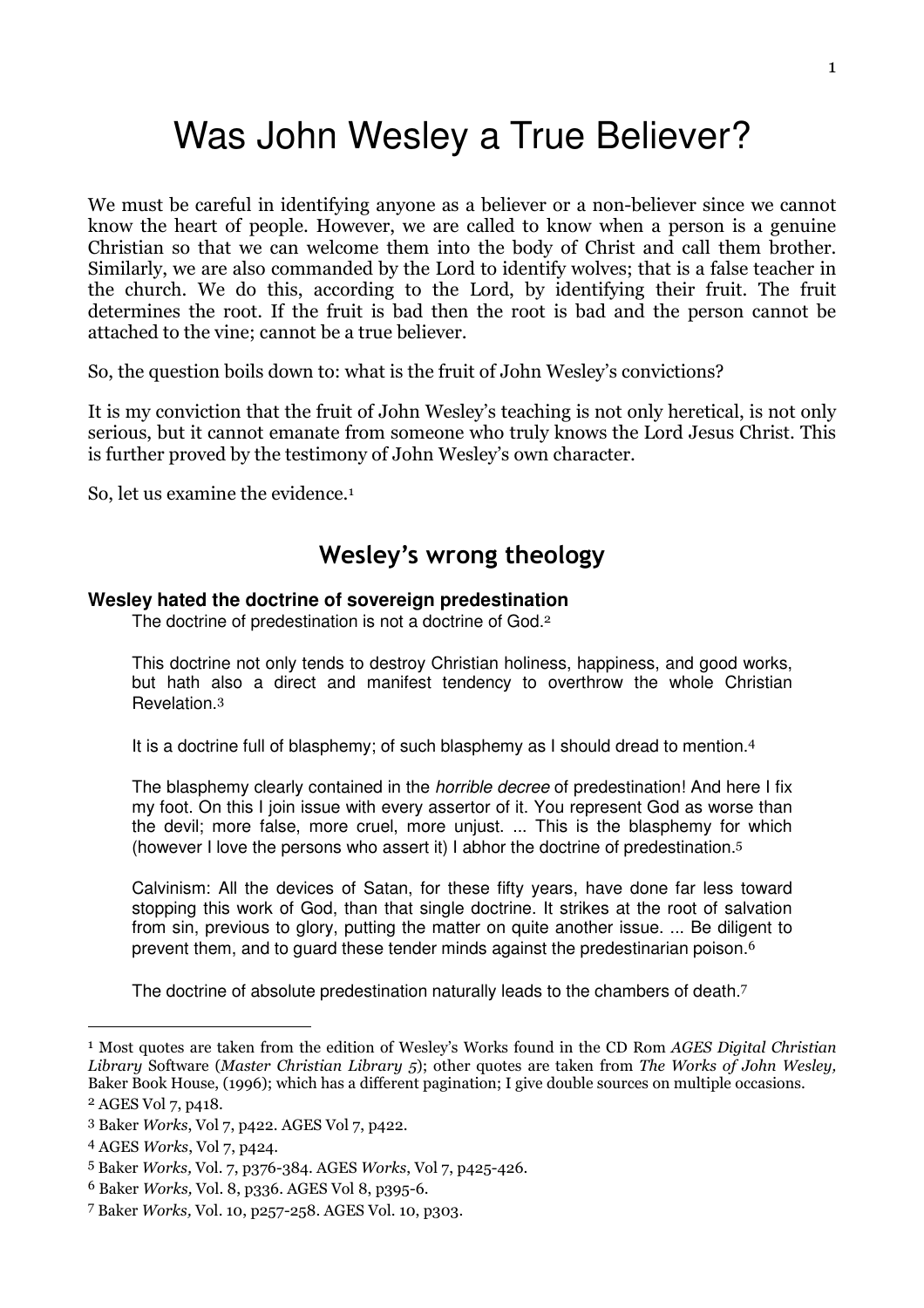For I do not believe … the doctrine of absolute predestination. I never did believe it, nor the doctrines connected with it, no, not for an hour.<sup>8</sup>

#### **Wesley hated the doctrine of election to salvation**

God, looking on all ages, from the creation to the consummation, … and seeing at once whatever is in the hearts of all the children of men, knows every one that does or does not believe, in every age or nation. Yet what he knows, whether faith or unbelief, is in nowise caused by his knowledge. Men are as free in believing or not believing as if he did not know it at all.<sup>9</sup>

All who suffer Christ to make them alive are "elect according to the foreknowledge of God."<sup>10</sup> [That is, election is determined by the work of man in the future.]

I do not believe (what is only preterition or reprobation in other words) any such absolute election, as implies that all but the absolutely elect shall inevitably be damned. I do not believe the doctrine of irresistible grace, or of infallible perseverance; because both the one and the other implies that election which cannot stand without preterition or reprobation.<sup>11</sup>

I believe this election to be conditional, as well as the reprobation. … But unconditional election I cannot believe ... because it necessarily implies unconditional reprobation. Find out any election which does not imply reprobation, and I will gladly agree to it. But reprobation I can never agree to.<sup>12</sup>

#### **Wesley hated the doctrine of irresistible grace**

I believe, that the grace of God …may be, and hath been, resisted. … I cannot believe, that all those must be damned, in whom it does not thus irresistibly work.<sup>13</sup>

I do not believe the doctrine of irresistible grace.<sup>14</sup>

Salvation by irresistible grace … makes man a mere machine, and, consequently, no more rewardable and punishable.<sup>15</sup>

#### **Wesley completely misunderstood justification**

What, then, is that holiness which is the true "wedding garment," the only qualification for glory? ... It first, through the energy of God, worketh love to God and all mankind; and, by this love, every holy and heavenly temper - in particular, lowliness, meekness, gentleness, temperance, and longsuffering. ... In a word, holiness is the having "the mind that was in Christ," and the "walking as Christ walked".<sup>16</sup> [That is, by human works.]

<sup>-</sup>

<sup>8</sup> AGES Works, Vol. 10, p449.

<sup>9</sup> Baker Works, Vol. 6, p227. AGES Vol. 6, p256.

<sup>10</sup> Baker Works, Vol. 7, p385. AGES Vol. 7, p427.

<sup>11</sup> Baker Works, Vol. 10, p379. AGES Vol. 10, 449.

<sup>12</sup> AGES Works, Vol. 10, p249, 250.

<sup>13</sup> AGES Works, Vol. 13, p604.

<sup>14</sup> AGES Works, Vol. 10, p449.

<sup>15</sup> AGES Works, Vol. 10, p273.

<sup>16</sup> Baker Works, Vol. 7, p312-317. AGES Vol. 7, p355.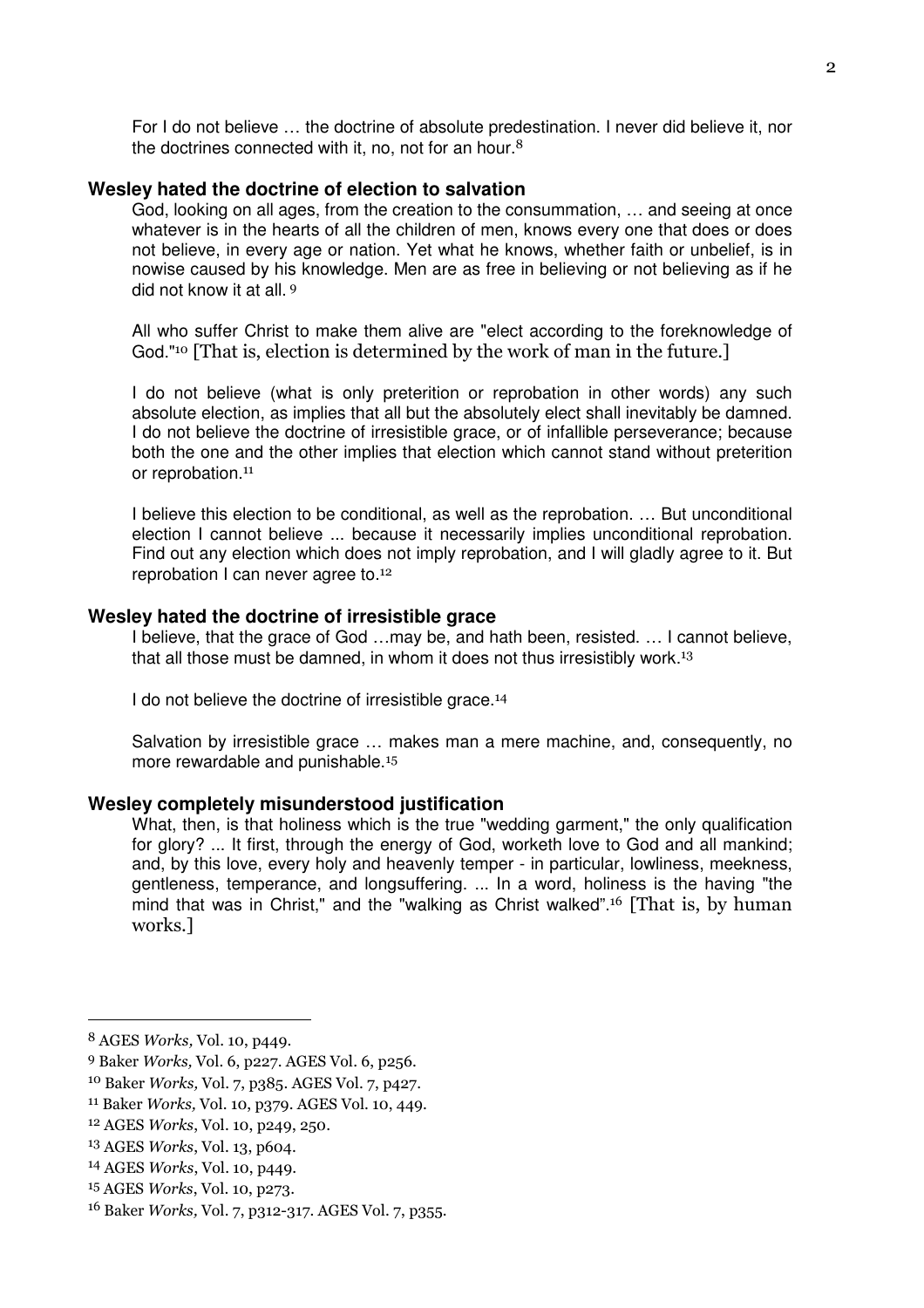Repentance, and "fruits meet for repentance," go before faith. ... Repentance absolutely must go before faith; fruits meet for it, if there be opportunity.<sup>17</sup>

Q. 3. But must not repentance, and works meet for repentance, go before this faith? A. Without doubt; if by repentance you mean conviction of sin; and by works meet for repentance, obeying God as far as we can, forgiving our brother, leaving off from evil, doing good, and using his ordinances, according to the power we have received.<sup>18</sup>

If he persevere therein, [in sincerity] God will infallibly give him faith.<sup>19</sup>

Does not talking of a justified or a sanctified state tend to mislead men? Almost naturally leading them to trust in what was done in one moment? Whereas we are every hour and every moment pleasing or displeasing to God, 'according to our works'; -- according to the whole of our inward tempers, and our outward behaviour." Any other view of justification will not lead the believer to pursue holiness with vigour and will tend to promote "careless living".<sup>20</sup>

#### **Wesley affirmed perfectionism**

'But whom then do you mean by `one that is perfect?' We mean one in whom is `the mind which was in Christ,' and who so `walketh as Christ also walked;' a man `that hath clean hands and a pure heart,' or that is `cleansed from all filthiness of flesh and spirit;' one in whom is `no occasion of stumbling,' and who, accordingly, `does not commit sin.' To declare this a little more particularly: We understand by that scriptural expression, `a perfect man,' one in whom God hath fulfilled his faithful word, `From all your filthiness and from all your idols I will cleanse you: I will also save you from all your uncleannesses.' We understand hereby, one whom God lath `sanctified throughout in body, soul, and spirit;' one who `walketh in the light as He is in the light, in whom is no darkness at all; the blood of Jesus Christ his Son having cleansed him from all sin.' <sup>21</sup>

What is then the perfection of which man is capable while he dwells in a corruptible body? It is the complying with that kind command, "My son, give me thy heart." It is the "loving the Lord his God with all his heart, and with all his soul, and with all his mind." This is the sum of Christian perfection: It is all comprised in that one word, Love. The first branch of it is the love of God: And as he that loves God loves his brother also, … Several persons have enjoyed this blessing, without any interruption, for many years. Several enjoy it to this day. And not a few have enjoyed it unto their death.<sup>22</sup>

By perfection I mean the humble, gentle, patient love of God, and our neighbour, ruling our tempers, words, and actions. ... As to the manner. I believe this perfection is always wrought in the soul by a simple act of faith; consequently, in an instant. ... I believe this instant generally is the instant of death, the moment before the soul leaves the body. But I believe it may be ten, twenty, or forty years before. I believe it is usually many

<sup>17</sup> Baker Works, Vol. 8, p46-47. AGES Vol. 8, p55-56.

<sup>18</sup> Baker Works, Vol. 8, p275-277. AGES Vol. 8, p310.

<sup>19</sup> Baker Works, Vol. 8, p288-289. AGES Vol. 8, p329.

<sup>20</sup> Minutes of the 1770 Methodist Conference of Ministers. Quoted in Iain Murray, Wesley and the Men who Followed, Banner of Truth, (2003), p221

<sup>&</sup>lt;sup>21</sup> 'A Plain Account of Christian Perfection as believed and taught by the Reverend Mr. John Wesley, from the year 1725, to the year 1777,' 15:4. The Works of John Wesley (1872 ed. by Thomas Jackson), vol. 11, pp. 366-446.

<sup>22</sup> Baker Works, Vol. 6, p413-420. Ages Vol. 6, p465.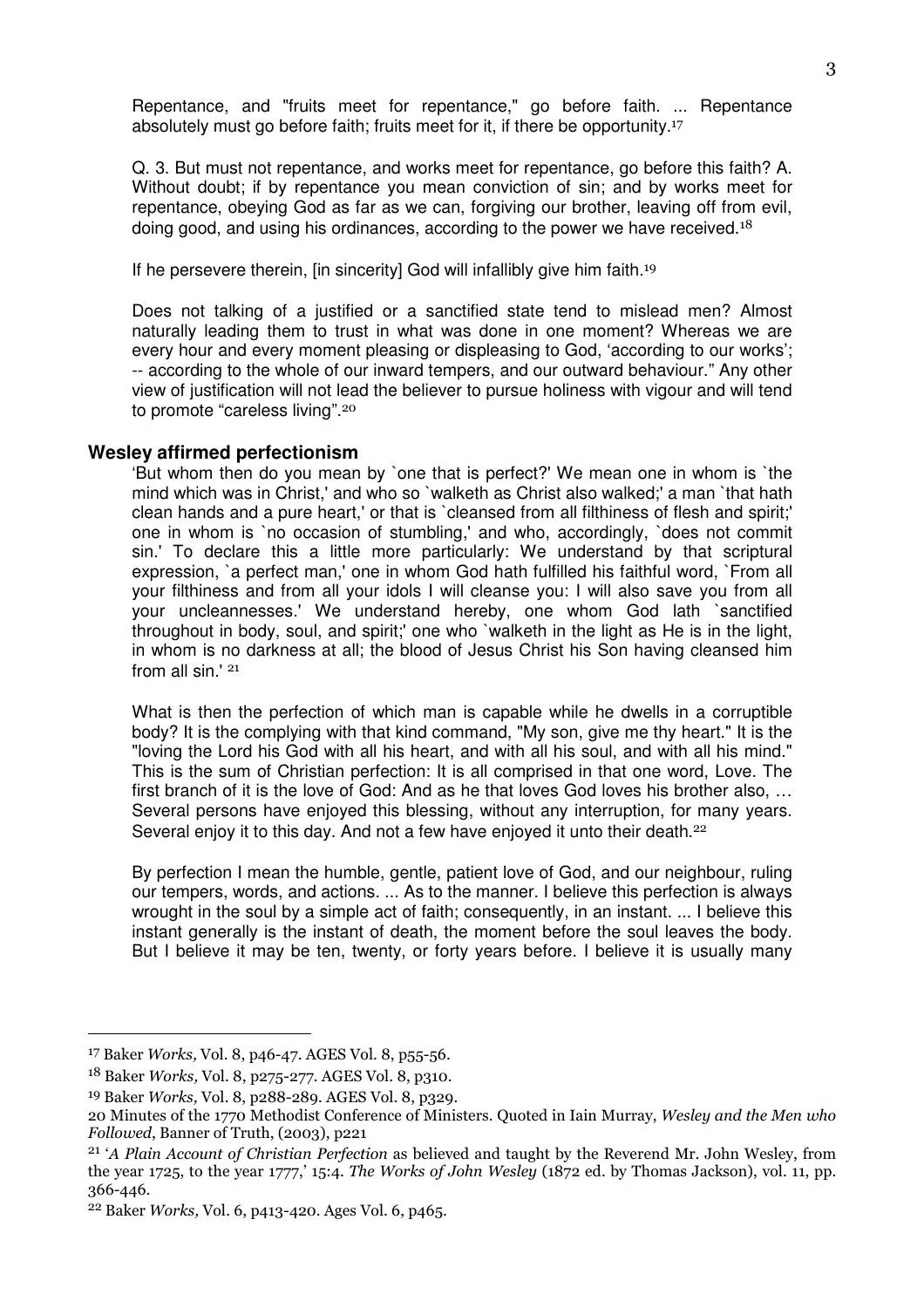years after justification; but that it may be within five years or five months after it, I know no conclusive argument to the contrary.<sup>23</sup>

All real Christians, or believers in Christ, are made free from outward sin.<sup>24</sup> By sin I mean a voluntary transgression of a known law.<sup>25</sup>

A Christian is so far perfect, as not to commit sin.<sup>26</sup>

Christians are saved in this world from all sin, from all unrighteousness; that they are now in such a sense perfect, as not to commit sins and to be freed from evil thoughts and evil tempers.<sup>27</sup>

But is there no sin in those who are perfect in love?" I believe not: But be that as it may, they feel none; no temper contrary to pure love, while they rejoice, pray, and give thanks continually. And whether sin is suspended, or extinguished, I will not dispute: It is enough that they feel nothing but love. $28$ 

The error of Perfectionism, which largely emanated from Wesley and Wesleyan theology, is an aspect of heresy that has infiltrated a number of other church streams, notably Pentecostalism and Charismaticism, and also theological movements, such as Higher Life. It is safe to say that Wesley is the foundation of modern Perfectionism.<sup>29</sup>

This is the idea that a special second blessing experience (called a 'baptism in the Spirit' by Fletcher)30 enables a person to experience 'perfect love' (so named by Wesley) and thus be instantaneously sanctified and perfected once-for-all (although there appear to be degrees of this and 'acceptable' failures).

It is a seriously false doctrine that does immense damage to disciples by ignoring the war that exists in our members. Perfected people fail to put off the old nature and especially sin through pride. The moment you claim to be perfected you have sinned. The net result of perfectionist schemes (of which there are many) is the downplaying of sin so that sin is ignored and not dealt with.

#### **Wesley did not understand the doctrine of sin**

St. John says, 'All sin is a transgression of the law.' True, but he does not say, All transgression of the law is sin. This I deny.<sup>31</sup>

"But surely we cannot be saved from sin, while we dwell in a sinful body." A sinful body? I pray observe, how deeply ambiguous, how equivocal, this expression is! But there is no authority for it in Scripture: The word sinful body is never found there. And

 $\overline{a}$ 

30 John Fletcher of Madeley [1729-1785] was Wesley's chosen successor, but he did not consent.

31 AGES Works, Vol 6, p462.

<sup>23</sup> Baker Works, Vol. 11, p446. AGES Vol. 11, p523.

<sup>24</sup> AGES Works, Vol. 6, p19.

<sup>25</sup> AGES Works, Vol. 6, p468.

<sup>26</sup> AGES Works, Vol. 6, p28.

<sup>27</sup> AGES Works, Vol. 6, p31.

<sup>28</sup> AGES Works, Vol. 12, p296; 'CCXVII. Letter to Mrs. Maitland'.

<sup>&</sup>lt;sup>29</sup> 'There is a gradual or progressive sanctification as the believer walks with God ... This prepares for the crisis of entire sanctification which is wrought instantaneously when believers present themselves as living sacrifices ... being effected by the baptism with the Holy Spirit who cleanses the heart from all inbred sin. The crisis of entire sanctification perfects the believer in love and empowers that person for effective service.' The [US] Wesleyan Church, Our Core Values and Beliefs.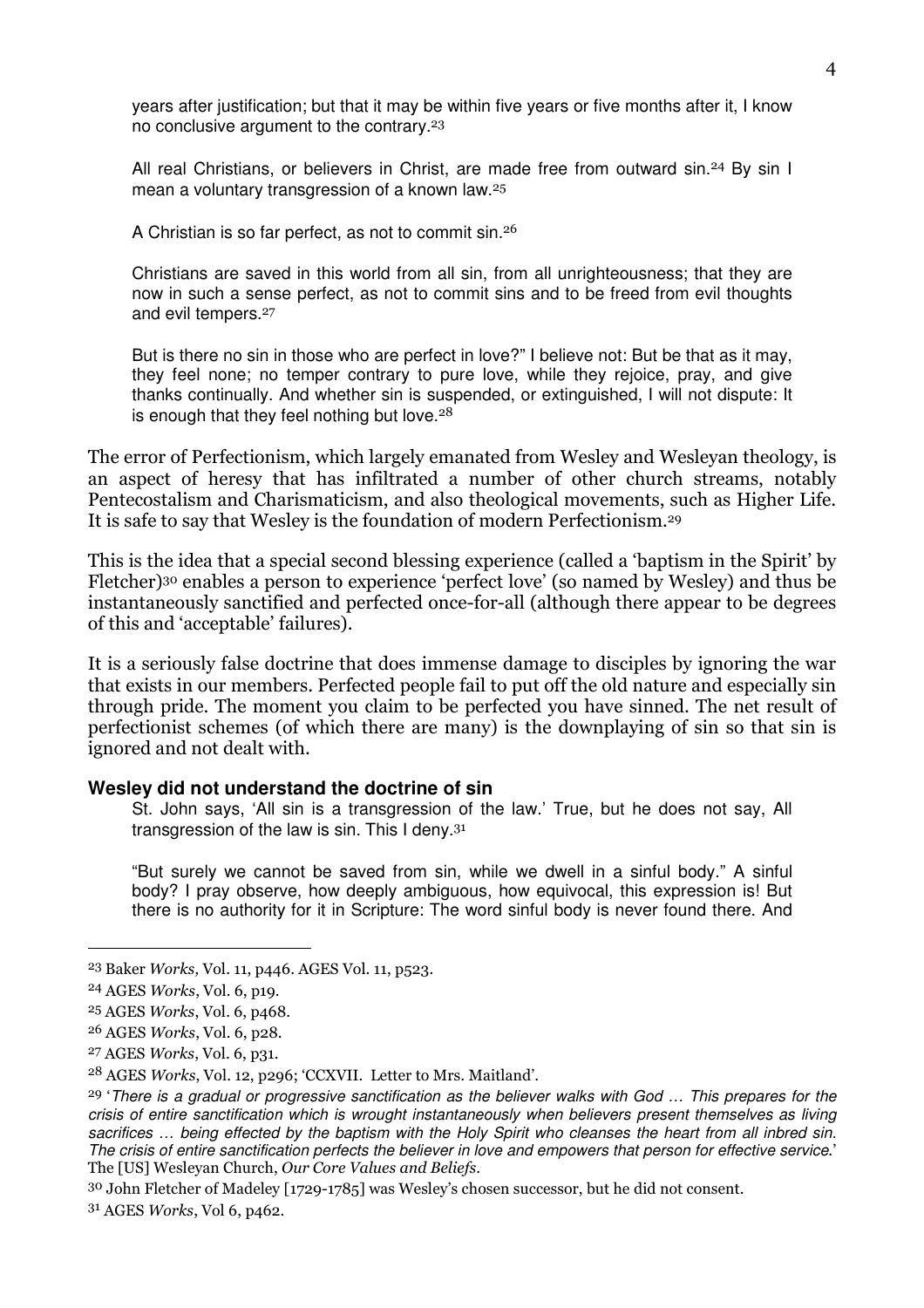as it is totally unscriptural, so it is palpably absurd. For no body, or matter of any kind, can be sinful.<sup>32</sup> [Had he never read Rm  $6:6, 8:10$ ?]

#### **Mariolatry**

The blessed Virgin Mary, who, as well after as before she brought him forth, continued a pure and unspotted virgin.<sup>33</sup>

This was written in a conciliatory letter to a Roman Catholic and affirms the Roman belief in Mary's continued virginity. In fact, Scripture tells us that Mary had further children, naturally by Joseph, who were Jesus' brothers. One was James the elder.

## Wesley preached a false Gospel

#### **Wesley believed that Christ died for everyone, elect or reprobate**

Christ died, not only for those that are saved, but also for them that perish.34

One who was sanctified by the blood of Christ may nevertheless go to hell.35

[The atonement] is bought for every child of man.36

The God of love is willing to save all the souls that he has made.37

If you ask, "Why then are not all men saved?" … Whatever be the cause of their perishing, it cannot be his will.<sup>38</sup>

What! Can the blood of Christ burn in hell? Or can the purchase by the blood of Christ go thither?" I answer, ... If the oracles of God are true, one who was purchased by the blood of Christ may go thither. For he that was sanctified by the blood of Christ was purchased by the blood of Christ. But one who was sanctified by the blood of Christ may nevertheless go to hell; may fall under that fiery indignation which shall for ever devour the adversaries.<sup>39</sup>

[Salvation] is bought for every child of man, and actually given to every one that believeth. If you call this conditional salvation, God made it so from the beginning of the world.<sup>40</sup>

#### **Wesley affirmed the spiritual ability of sinful man**

Men are as free in believing or not believing as if he [God] did not know it at all.<sup>41</sup>

Through the grace of God assisting me, $42$  I have a power to choose and do good as well as evil. I am free to choose whom I will serve; and if I choose the better part, to continue therein even unto death.<sup>43</sup>

<sup>32</sup> AGES Works, Vol. 6, p462.

<sup>33</sup> Baker Works, Vol. 10, p80-86. AGES Vol. 10, p100.

<sup>34</sup> Baker Works, Vol. 7, p4. AGES Vol. 7, p423.

<sup>35</sup> AGES Works, Vol. 10, p355.

<sup>36</sup> AGES Works, Vol. 10, p299.

<sup>37</sup> AGES Vol 7, p355.

<sup>38</sup> Baker Works, Vol. 7, p381. AGES Vol. 7, p423.

<sup>39</sup> Baker Works, Vol. 10, p297. AGES Vol. 10, p354-355.

<sup>40</sup> Baker Works, Vol. 10, p254. AGES Vol. 10, p299.

<sup>41</sup> Baker Works, Vol. 6, p318. AGES Vol. 6, p25.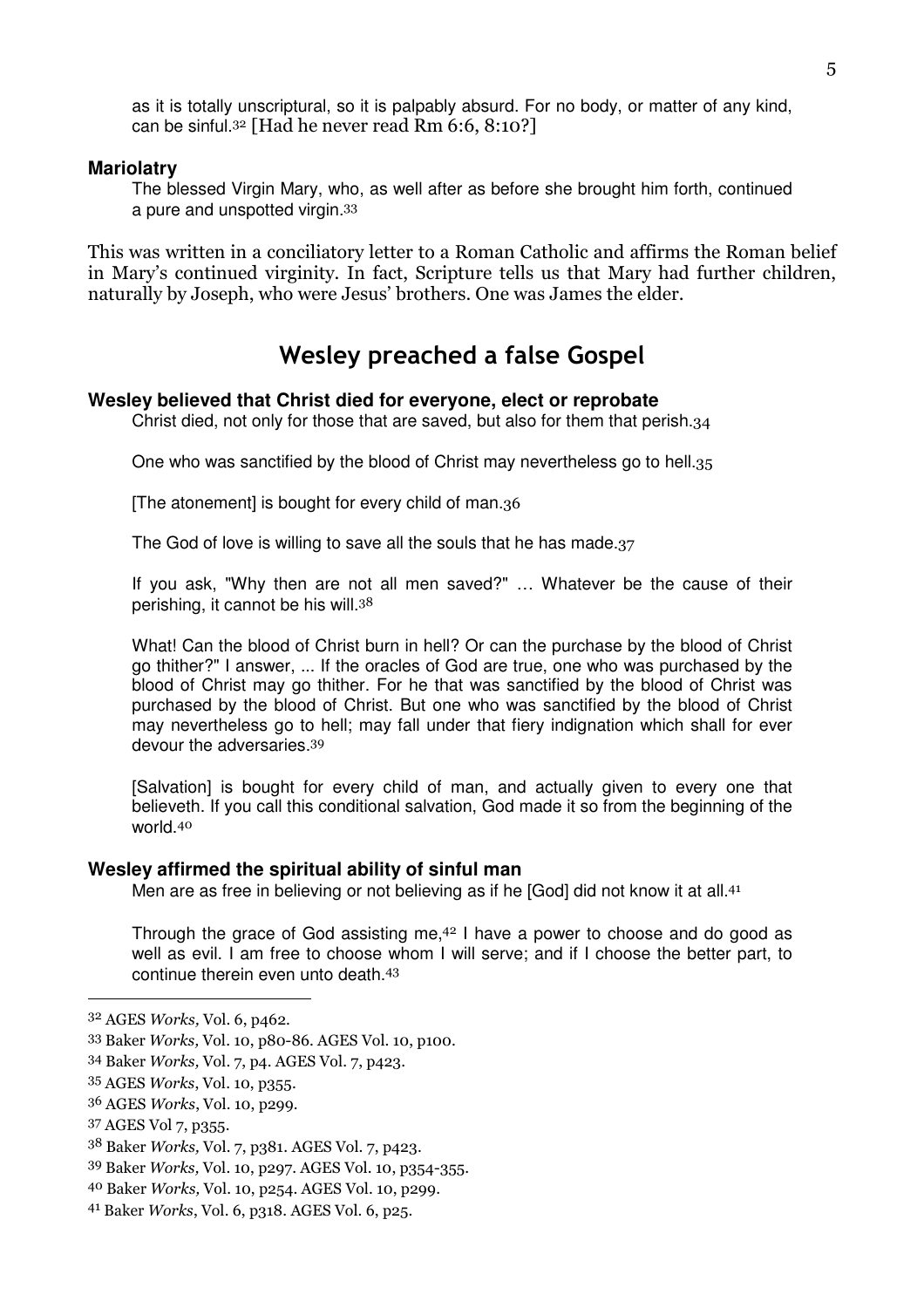The God of love is willing to save all the souls that he has made. ... But he will not force them to accept it; he leaves them in the hands of their own counsel.<sup>44</sup>

#### **Wesley believed in salvation gained by works**

Yet I believe, (and that without the least self-contradiction,) that final salvation is 'by works as a condition. <sup>45</sup>

We must, ... assert salvation by works.<sup>46</sup>

We have received it as a maxim, that 'a man is to do nothing in order to justification.' Nothing can be more false. Whoever desires to find favour with God, should 'cease from evil, and learn to do well.47

Repentance absolutely must go before faith; fruits meet for it, if there be opportunity.48

Q. But must not repentance, and works meet for repentance, go before this faith [i.e. justifying faith]? A. Without doubt; if by repentance you mean conviction of sin; and by works meet for repentance, obeying God as far as we can, forgiving our brother, leaving off from evil, doing good, and using his ordinances, according to the power we have received.49

It is plain, then, if we affirm, No man is saved by an absolute, unconditional decree, but; only by a conditional one; we must expect, all who hold unconditional decrees will say, we teach salvation by works. Let none, therefore, who hold universal redemption be surprised at being charged with this. Let us deny it no more; let us frankly and fairly meet those who advance it upon their own ground. If they charge you with holding salvation by works, answer plainly, 'In your sense, I do; for I deny that our final salvation depends upon any absolute, unconditional decree. If, therefore, there be no medium, I do hold salvation by works.50

The God of love is willing to save all the souls that he has made. ... But he will not force them to accept it; he leaves them in the hands of their own counsel. $51$ 

Is not this salvation by works? Not by the merit of works, but by works as a condition. … As to merit itself, of which we have been so dreadfully afraid: We are rewarded according to our works, yea, because of our works. How does this differ from, "for the sake of our works?" ... Can you split this hair? I doubt I cannot.<sup>52</sup>

Whosoever denies salvation by absolute decrees, in so doing (according to their apprehension) asserts salvation by works. And herein I verily believe they are right. As

 $\overline{a}$ 

50 Baker Works, Vol. 11, p579. AGES Vol. 11, p579.

<sup>42</sup> This is not the Biblical saving grace to the elect alone to give faith, but a general, universal, assisting grace that does not compel salvation but helps all who would chose to save themselves. [See: Baker Works, Vol 7:317.]

<sup>43</sup> Baker Works, Vol. 7, p228-229. AGES Vol. 7, p258.

<sup>44</sup> Baker Works, Vol. 7, p317. AGES Vol. 7, p355.

<sup>45</sup> Baker Works, Vol. 10, p432. AGES Vol.10, p432.

<sup>46</sup> Baker Works, Vol. 11, p494-495. AGES Vol. 11, p578.

<sup>47</sup> Baker Works, Vol. 8, p396-7. AGES Vol. 8, p396.

<sup>48</sup> AGES Works, Vol. 8, p456.

<sup>49</sup> AGES Works, Vol. 8, p310.

<sup>51</sup> Baker Works, Vol. 7, p355. AGES Vol. 7, p355.

<sup>52</sup> AGES Works, Vol. 8, p397.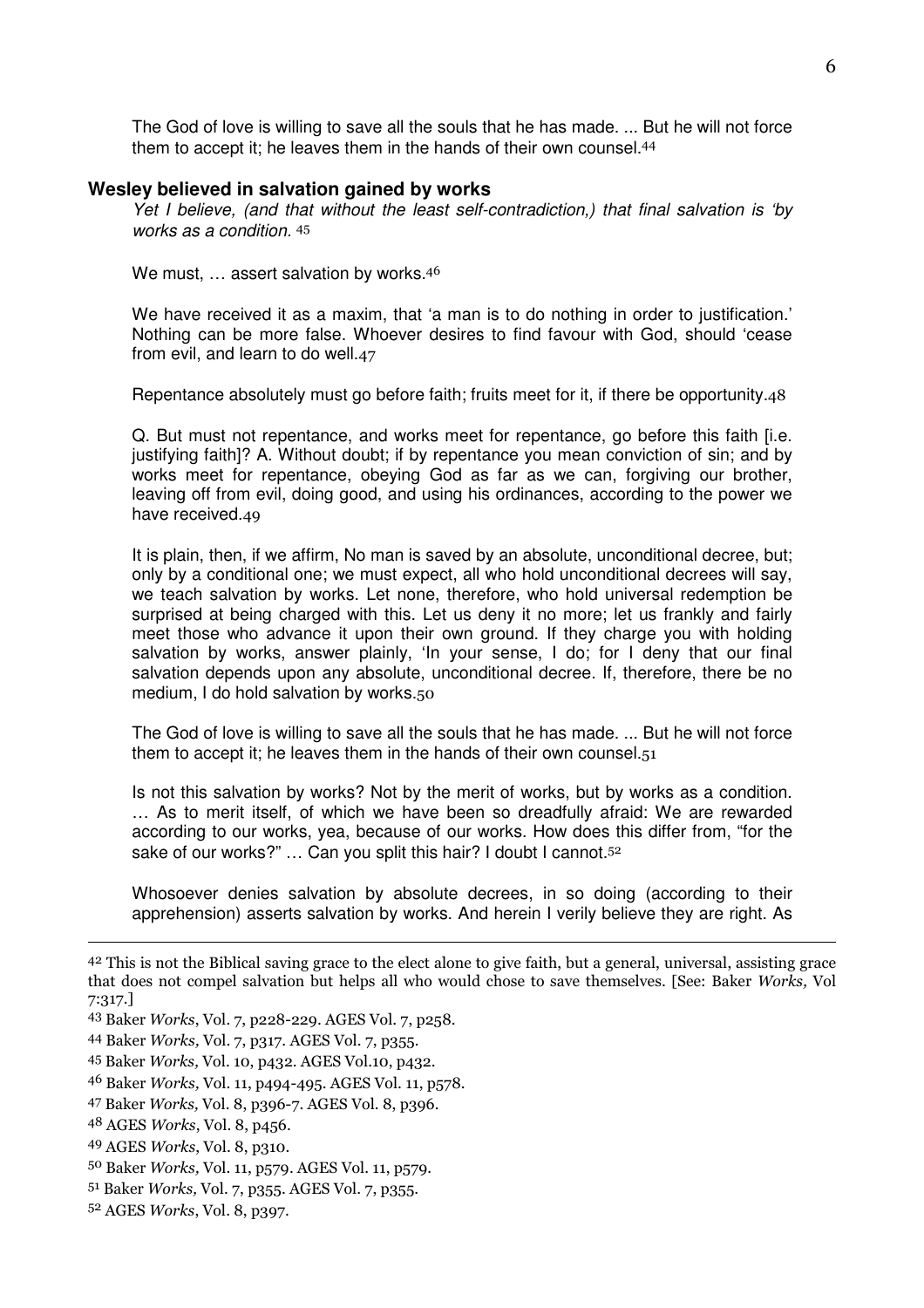averse as I once was to the thought, upon further consideration, I allow there is, there can be, no medium. Either salvation is by absolute decree, or it is (in a scriptural sense) by works. Yea, this I will proclaim on the housetop, — there is no medium between these. You must either assert unconditional decrees, or (in a sound sense) salvation by works.<sup>53</sup>

#### **Wesley believed in salvation lost by lack of works**

Q. Are works necessary to the continuance of faith? A. Without doubt; for a man may forfeit the free gift of God, either by sins of omission or commission. Q. Can faith be lost but for want of works? A. It cannot but through disobedience.<sup>54</sup>

Those who live by faith may yet fall from God, and perish everlastingly … Those who are sanctified by the blood of the covenant may so fall as to perish everlastingly.<sup>55</sup>

I believe a saint may fall away; that one who is holy or righteous in the judgment of God himself may nevertheless so fall from God as to perish everlastingly.<sup>56</sup>

True believers, … may nevertheless finally fall. ... Those who so effectually know Christ, as by that knowledge have escaped the pollutions of the world, may yet fall back into those pollutions, and perish everlastingly.<sup>57</sup>

Unless you fulfil the condition, you cannot attain the promise.<sup>58</sup>

Those who live by faith may yet fall from God, and perish everlastingly. ... Those who are sanctified by the blood of the covenant may so fall from God as to perish everlastingly.<sup>59</sup>

A child of God, that is, a true believer, (for he that believeth is born of God,) while he continues a true believer, cannot go to hell. But, (2.) If a believer make shipwreck of the faith, he is no longer a child of God. And then he may go to hell, yea, and certainly will, if he continues in unbelief.<sup>60</sup>

He who is a child of God today, may be a child of the devil to-morrow. For, (4.) God is the Father of them that believe, so long as they believe.  $61$ 

I do not believe the doctrine ... of infallible perseverance.<sup>62</sup>

#### **Wesley believed in Baptismal Regeneration**

[What] are the benefits we receive by baptism, … the first of these is, the washing away the guilt of original sin, by the application of the merits of Christ's death. ... By baptism, we who were "by nature children of wrath" are made the children of God. And this regeneration which our Church in so many places ascribes to baptism is more than barely being admitted into the Church, though commonly connected therewith; being

<sup>53</sup> AGES Works, Vol. 11, p578.

<sup>54</sup> Works, Vol. 8, p311-312. AGES Vol. 8, p311-312.

<sup>55</sup> AGES Works Vol. 10, p296.

<sup>56</sup> AGES Works, Vol. 10, p340.

<sup>57</sup> Works, Vol. 10, p242-247. AGES Vol. 10, p288,ff.

<sup>58</sup> Works, Vol. 10, p285-298. AGES Vol. 10, p346.

<sup>59</sup> Baker Works, Vol. 10, p285-298. AGES Vol. 10, p296.

<sup>60</sup> Baker Works, Vol. 10, p285-298. AGES Vol. 10, p355.

<sup>61</sup> Baker Works, Vol. 10, p285-298. AGES Vol. 10, p355.

<sup>62</sup> AGES Works, Vol 10, p449.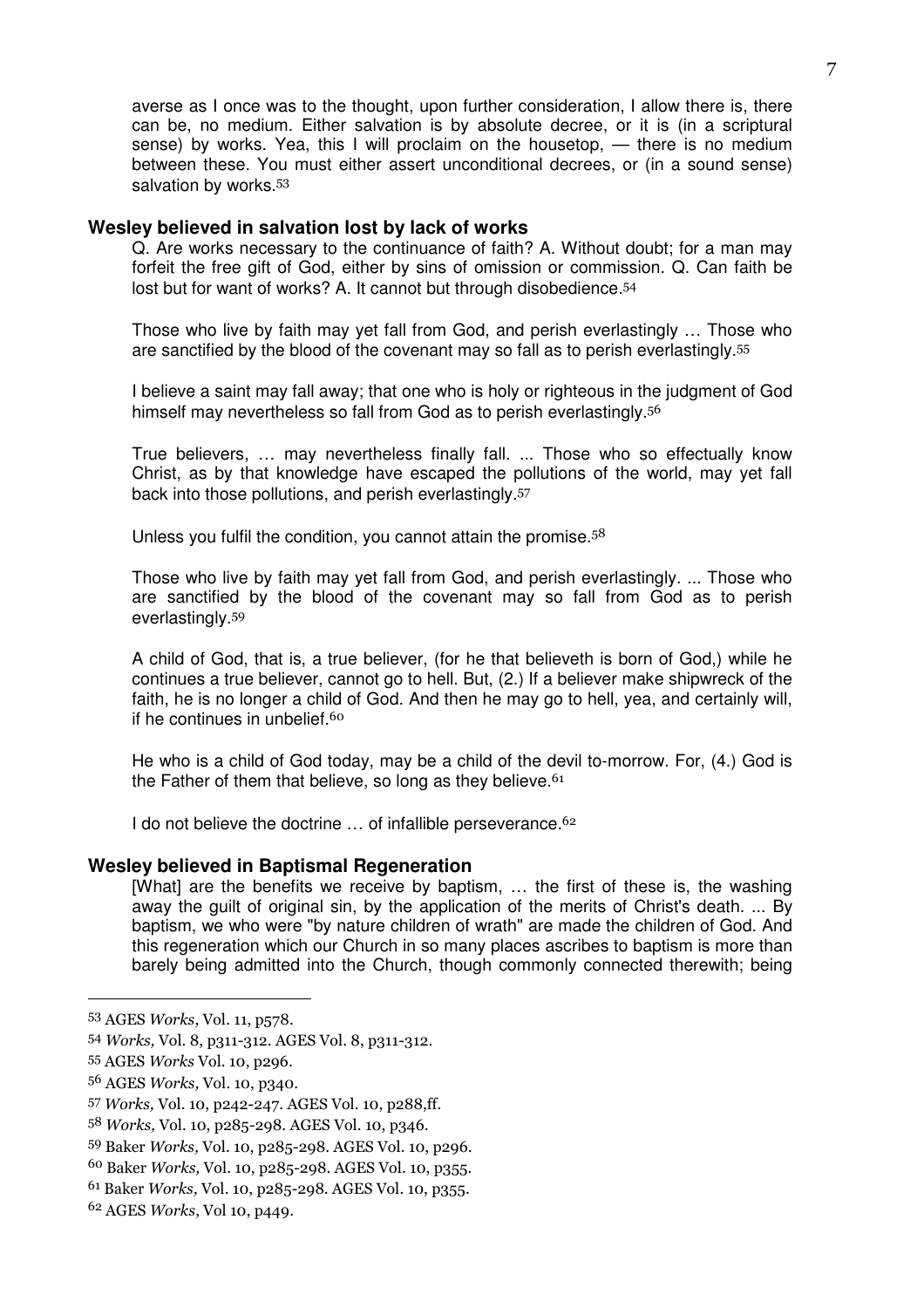"grafted into the body of Christ's Church, we are made the children of God by adoption and grace." This is grounded on the plain words of our Lord: "Except a man be born again of water and of the Spirit, he cannot enter into the kingdom of God." (John iii. 5.) By water, then, as a means, the water of baptism, we are regenerated or born again; whence it is also called by the Apostle, "the washing of regeneration." ... Herein a principle of grace is infused, which will not be wholly taken away, unless we quench the Holy Spirit by long-continued wickedness.<sup>63</sup>

## **Wesley believed that pagans could be saved without knowing Christ or the Gospel**

As to the ancient Heathens, no more therefore will be expected of them than the living up to the light they had. … We have great reason to hope, though being of another spirit, they are taught by God, in all the essentials of true religion, by his inward voice.64

I have no authority from the word of God "to judge those that are without;" nor do I conceive that any man living has a right to sentence all the heathen and Mahometan world to damnation.65

They will be saved during their unbelief… on the footing of honest Heathens, upon the plea of invincible ignorance.<sup>66</sup>

Who of us is now accepted of God? He that now believes in Christ with a loving, obedient heart. But who among those that never heard of Christ? He that, according to the light he has, "feareth God and worketh righteousness." Is this the same with "he that is sincere?" Nearly, if not quite. Is not this salvation by works? Not by the merit of works, but by works as a condition.<sup>67</sup>

## A typical example of contradiction in Wesley's writings

I do not believe salvation by works.<sup>68</sup> We must, ... assert salvation by works.<sup>69</sup>

Wesley often contradicted himself and even his own supporters accept that his writings are sometimes confused or full of spin.

## Wesley's wrong church practices

## **Wesley appointed women teachers in the church**

Wesley gave, 'the right hand of fellowship to Sarah Mallet, and have no objection to her being a preacher in our connexion'.70 Other women leaders included Sarah Crosby and Mary Bosanquet (later John Fletcher's wife)<sup>71</sup> and Wesley laid down rules for them.<sup>72</sup>

<sup>63</sup> Baker Works, Vol. 10, p192. AGES Vol. 10, p227-229.

<sup>64</sup> Baker Works, Vol. 7, p226. AGES Vol. 7, p226.

<sup>65</sup> Baker Works, Vol. 7, p394. AGES Vol. 7, p394.

<sup>66</sup> Baker Works, Vol. 6, p233. AGES Works, Vol. 6, p233.

<sup>67</sup> AGES Works, Vol. 8, p397.

<sup>68</sup> Baker Works, Vol. 10, p379. AGES Vol. 10, p450.

<sup>69</sup> Baker Works, Vol. 11, p494-495. AGES Vol. 11, p578.

<sup>70</sup> Zachariah Taft, Biographical Sketches of Holy Women, Vol 1, p84.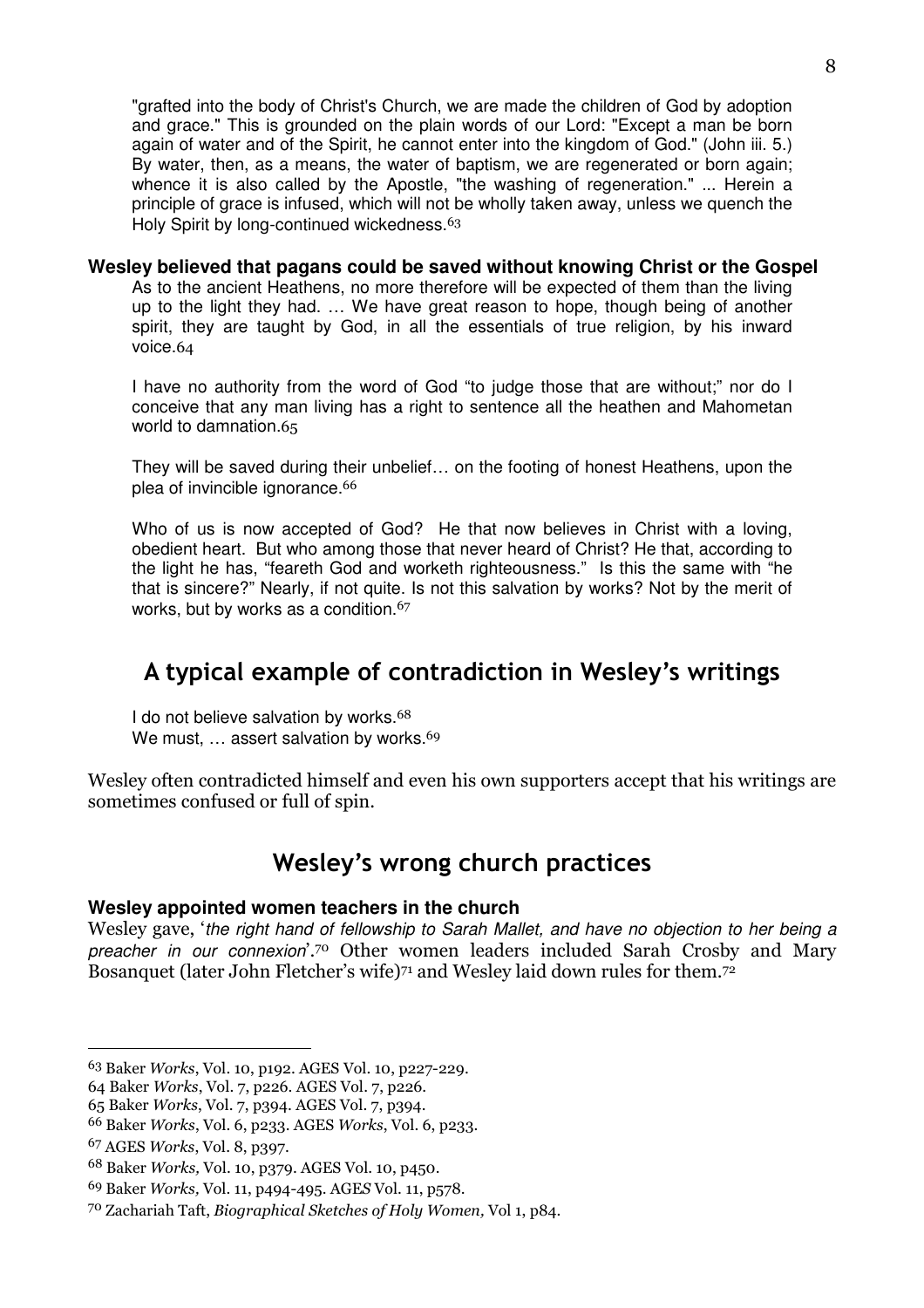### **Wesley allowed unrestrained behavioural phenomena**

Methodist revival meetings exhibited many forms of charismatic exuberance and this kind of thing happened daily and during Wesley's own preaching.73 Examples include:

- Crying out.<sup>74</sup>
- Laughing and wailing (which often was exhibited by children).<sup>75</sup>
- Falling down.76
- Visions.77
- Tongues.78
- One Methodist even was said to have the gift of preaching in his sleep.<sup>79</sup>

#### **Wesley allowed prayers for the dead**

In this kind of general prayer, therefore, "for the faithful departed," I conceive myself to be clearly justified.<sup>80</sup>

#### **Wesley was ecumenical**

Wesley was ecumenical with regard to Rome. (See AGES Works, Vol 10, p80-86.)

## Wesley's poor personal testimony

#### **Wesley's bad marriage**

 $\overline{a}$ 

Wesley married Molly Vazeille in 1751, but his marriage was deeply troubled, 'distant and unhappy'.<sup>81</sup> He saw very little of his wife and wrote to her listing her faults. Wesley also had what is termed 'romantic debacles' before and after his marriage which 'cast a shadow over his pastoring, 82

He wrote scores of letter to women, both married and single. Though most are in the framework of pastoral counsel or fellowship, some of these letters contain very intimate language that is inappropriate.

#### **He denied his vows to the Anglican Church**

His actions in establishing house churches and separatist assemblies was clearly sectarian and contrary to his vow to obey the synod of the Church of England and articles 23 and 36 of the Thirty-Nine Articles.

Wesley published an abridgement of the Thirty-Nine Articles (to which he was sworn in the Anglican Church) for the Methodists in 1794. He left out fifteen of them and edited the remainder. Gone were articles on election and predestination, articles against perfectionism, and works before justification, amongst others.

 Stephen Tomkins, John Wesley, A Biography, USA: Eerdmans, p175, 190. [UK Oxford: Lion Publishing, 2003.] Tomkins, p167. Tomkins: p65, 103, 71, 72, 39. Tomkins: p65, 71, 105, 108. Tomkins: p157, 155. Tomkins: p72, 79, 105, 156-7. Tomkins: p156. Tomkins: p144. Tomkins: p144. AGES Works, Vol. 9 p68. Tomkins, p167. Tomkins, p196.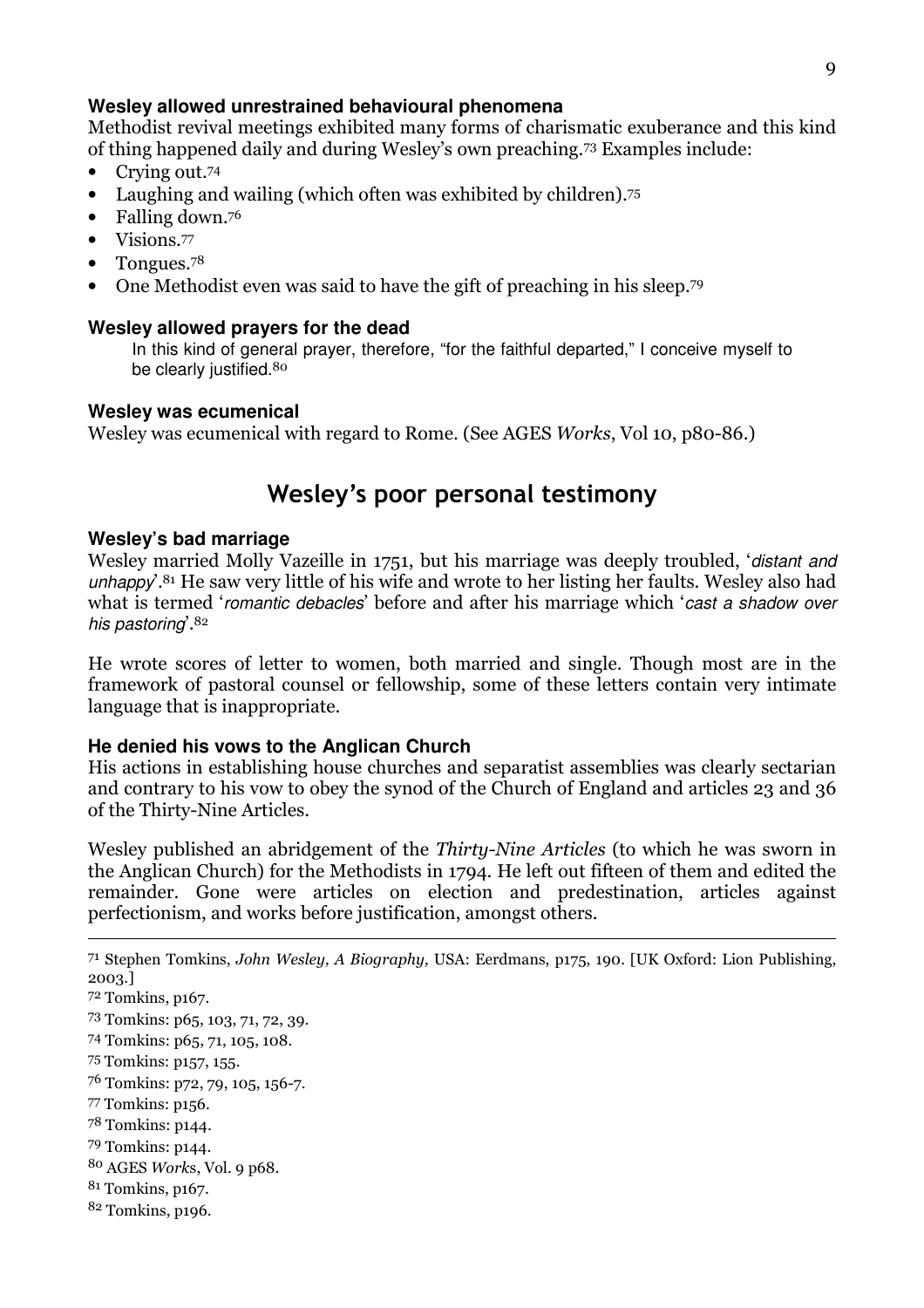Augustus Toplady accused Wesley (which was not denied) that he procured a mendicant Greek minister (known to be an impostor) to ordain him as a bishop, and ordain some followers as priests, upon which they officiated in the Church of England. This was in direct rebellion to the Oath of Supremacy, which Wesley had sworn.<sup>83</sup>

### **Wesley used fraud to malign other Christians**

He was malignant to Calvinism and Calvinists, savagely attacking its doctrines in pamphlets. Wesley attributed Calvinism to Satan and called it a 'deadly poison' and the most deadly and successful enemy.84 Calvinism, according to Wesley, was 'not the Gospel' but rather 'the greatest hindrance to the work of God', the worst device 'Satan threw in the way' which 'strikes at the root of salvation from sin'.85

What is the direct antidote to Methodism, the doctrine of heart-holiness? A. Calvinism: All the devices of Satan, for these fifty years, have done far less toward stopping this work of God, than that single doctrine. It strikes at the root of salvation from sin, previous to glory, putting the matter on quite another issue. ... Be diligent to prevent them, and to quard these tender minds against the predestinarian poison.<sup>86</sup>

Wesley used forgery to slander Augustus Toplady, his Calvinistic opponent (one amongst very many). In those days this was a capital offence. Toplady responded immediately, demonstrating the evil tactic as an illegal act. He wrote to Wesley:

You draw up a flimsy, partial compendium of Zanchius: a compendium which exhibits a few detached propositions, placed in the most disadvantageous point of view, and without including any part of the evidence on which they stand. But this alone was not sufficient to compass the desired end. Unsatisfied with carefully and totally suppressing every proof alleged by Zanchius in support of his argument; a false colouring must likewise be superinduced, by inserting a sentence or two now and then of your own foisting in. After which you close the motley piece, with an entire paragraph, forged every word of it by yourself: and conclude all, as you began, with subjoining the initials of my name: to make the ignorant believe that the whole, with your omissions, additions and alterations, actually came from me. -- An instance of audacity and falsehood hardly to be paralleled! 87

Wesley published another tract including the same offensive and false words purporting to be Toplady's, The Consequence Proved. <sup>88</sup> In this he sought to defend his twisting of Toplady's words with sophistry.

When Toplady died, Wesley initiated a rumour that Toplady had died blaspheming God and doubting his salvation. Wesley was challenged by Richard Hill who gave ample evidence that Wesley originated the lie and gave testimony that Toplady died in a godly, trusting manner.

<sup>83</sup> A Letter To The Rev. John Wesley Relative to His Pretended Abridgment of Zanchius on Predestination, Augustus Toplady (1740-1778); from The Complete Works of Augustus Toplady (1794), Sprinkle Publications Ed. (1987) pp. 719-728.

<sup>84</sup> AGES Works, Vol. 13, p193, 243, 285; Vol. 8, p395-6.

<sup>85</sup> AGES Works, Vol. 13, p59, 193; Vol. 10, p531; Vol. 8, p346, 395.

<sup>86</sup> AGES Works, Vol. 8, p395-6.

<sup>87</sup> A Letter To The Rev. John Wesley Relative to His Pretended Abridgment of Zanchius on Predestination, Augustus Toplady (1740-1778); from The Complete Works of Augustus Toplady (1794), Sprinkle Publications Ed. (1987) pp. 719-728.

<sup>88</sup> AGES Works, Vol. 10, p439ff.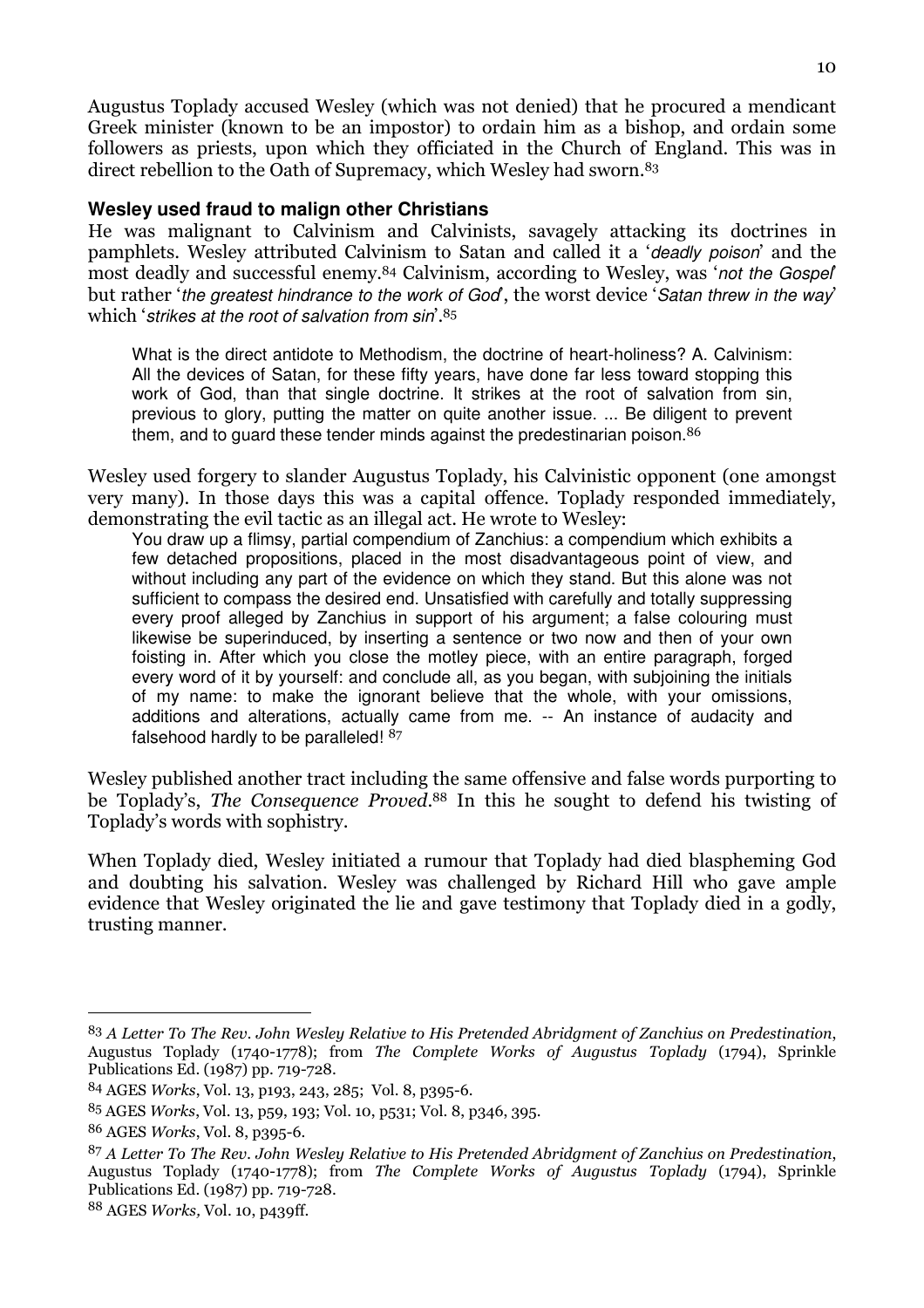### **Plagiarism**

Wesley lifted 31 paragraphs from Dr Samuel Johnson's, Taxation no Tyranny and published it as his own as A Calm Address to our American Colonies. He also plagiarised an anti-slavery work written by a Quaker.<sup>89</sup>

## **Gambling**

He said at one stage 'I never myself bought a lottery ticket; but I blame not those that do'. Later he had a share in one.90

## **Treason**

Wesley treacherously supported the American Revolution.

## **Wesley believed in Ghosts**

That there are ghosts, or realms below, not even a man of them now believes.<sup>91</sup>

Here Wesley favourably quotes a poet. His family home had a poltergeist called 'Old Jeffrey'. He even published articles on his family's experiences and other ghost stories while in later years he welcomed paranormal manifestations.<sup>92</sup>

## **Wesley had dubious practices**

- He drew lots for divination. In fact, it was on the throw of a dice that he chose to be an Arminian rather than a Calvinist.<sup>93</sup>
- He believed in opening the Bible at random for guidance at critical times.<sup>94</sup>
- He trusted in dreams for guidance. 95
- He trusted in subjective impressions and emotionalism.<sup>96</sup>
- He trusted in circumstantial signs against proper judgment. 97

## **Wesley denied ever loving Christ**

My friends affirm I am mad, because I said I was not a Christian a year ago. I affirm I am not a Christian now … For a Christian is one who has the fruits of the Spirit of Christ, which (to mention no more) are love, peace, joy … And I feel this moment I do not love God … joy in the Holy Ghost I have not … though I have constantly used all the means of grace for twenty years, I am not a Christian.<sup>98</sup>

This was written in his journal within a year of his supposed conversion.

In one of my last [letters] I was saying that I do not feel the wrath of God abiding on me; nor can I believe it does. And yet (this is the mystery), I do not love God. I never did. Therefore I never believed, in the Christian sense of the word. Therefore I am only an honest heathen ... And yet, to be so employed of God! And so hedged in that I can neither get forward nor backward! Surely there was never such an instance before,

I

<sup>89</sup> Tomkins, p177-178.

<sup>90</sup> 'John Wesley & Ephraem Syrus', Gordon Wakefield, Hugoye: Journal of Syriac Studies, Vol. 1, No. 2, July 1998).

<sup>91</sup> AGES Works, Vol. 7, p372.

<sup>92</sup> Tomkins, p18-20.

<sup>93</sup> See A. Toplady, A Letter To The Rev. John Wesley Relative to His Pretended Abridgment of Zanchius on Predestination. Tomkins, p54, 75, 78.

<sup>94</sup> Tomkins, p54, 78.

<sup>95</sup> Tomkins, p133.

<sup>96</sup> Tomkins, p46, 62, 66.

<sup>97</sup> Tomkins, p71-73, 98.

<sup>98</sup> Iain Murray; Wesley and the Men Who Followed, Banner, (2003), p8-9.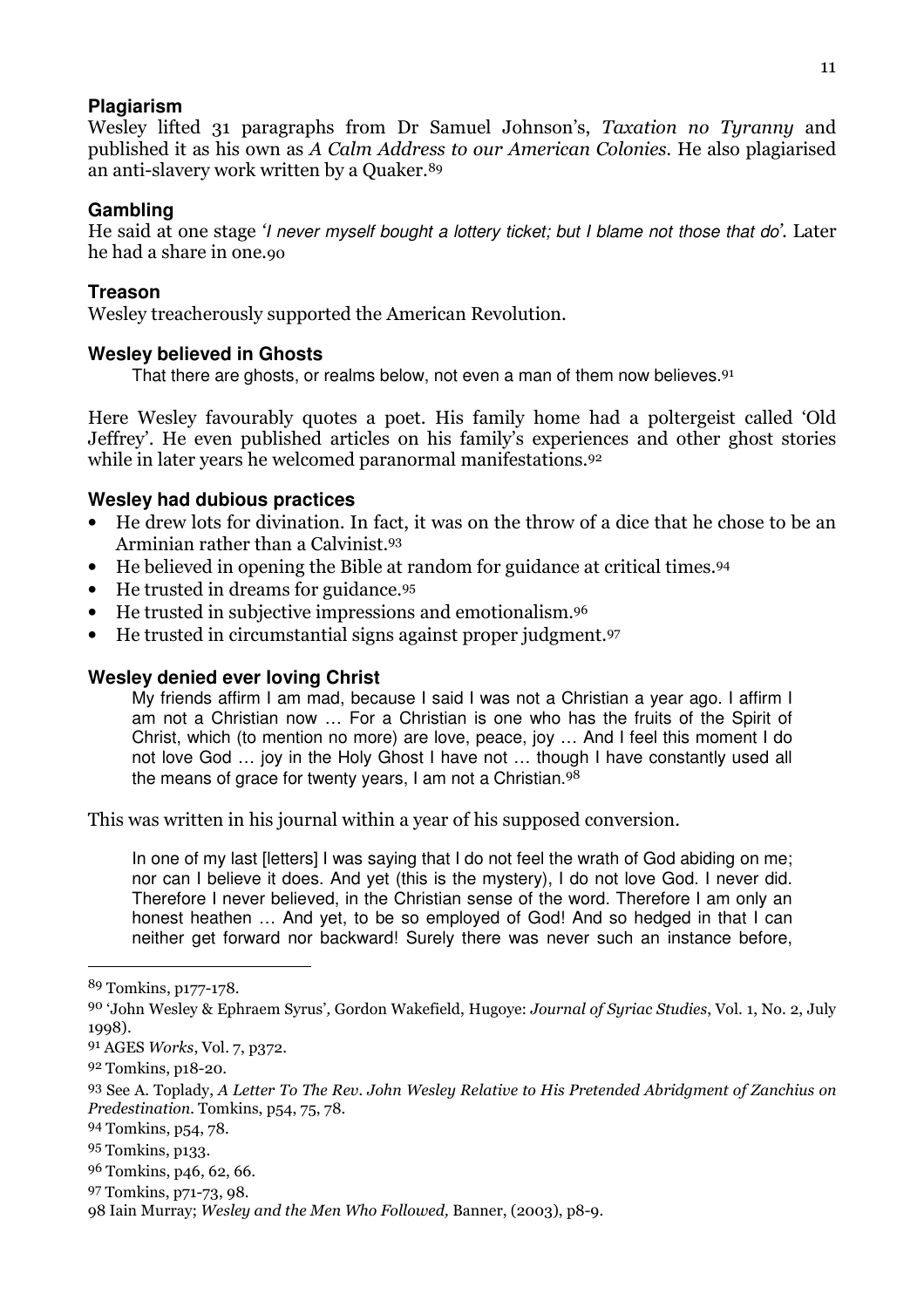from the beginning of the world! If I ever have had that faith, it would not be so strange. But I never had any other evidence of the eternal or invisible world than I have now; and that is none at all, unless such as faintly shines from reason's glimmering ray. I have no direct witness (I do not say, that I am a child of God, but) of anything invisible or eternal. And yet I dare not preach otherwise than I do, either concerning faith, or love, or justification, or perfection. And yet I find rather an increase than a decrease of zeal for the whole work of God and every part of it. I am borne along, I know not how, that I can't stand still. I want all the world to come to what I do not know.<sup>99</sup>

This was written later in life (in his sixties) in a letter written to his brother Charles in June 1776.

## Wesley's poor wider influence

What was the influence of John Wesley?

## **Methodism**

First he was the founder of Methodism. Although he personally remained in the Anglican Church all his life, local separatist assemblies ('societies') were set up by him all over England and America. Indeed, he commissioned lay preachers for these groups, and regional ('circuit') superintendents, and all this led to the formal establishment of the Methodist 'Connexion' in 1784 by a Deed of Declaration on the Court of Chancery. In 1787 Wesleyan chapels were registered as dissenting meeting places under the Toleration Act of 1559. A secession group, the Methodist New Connexion (the first of many), was established in 1797, six years after Wesley's death.

Methodism itself, being Arminian, is a heretical church group that quickly became more and more liberal. In the mid-20th century it succumbed to deeper and deeper modernism in the UK and being in the forefront of ecumenical moves. Furthermore its officers are unbiblical100 and it also taught 'Final Perfection', or instant sanctification.

## **The Salvation Army**

Wesleyanism was the main foundation of Booth's Salvation Army, which declined even further from the faith in denying the practice of the sacraments in order to foster unity.

## **American Camp Meetings**

Wesleyanism in frontier America was expanded by Camp Meetings in the wilderness; a sort of Bible conference in the open air. At these some of the worst excesses in behaviour were exhibited; not only in extravagant shouting, dancing, jumping, shaking, jerking, screaming etc, but also in fornication. A local saying claimed that 'as many were begot as born again'. There was also a close connection with the heretical Shakers in these camp meetings.

## **Wesleyan based movements**

I

Wesleyan Methodism had a profound impact upon The Holiness Movement in America and the subsequent rise of Pentecostalism. Both these movements are riddled with a

<sup>99</sup> Quoted in Stephen Tomkins, 2003, John Wesley: A Biography, Eerdmans, p168.

<sup>100</sup> A confusing system that includes: regional 'Superintendents' that are actually bishops; separating bishops from elders; employing lay preachers not elders; an itinerant minister who only stays with a congregation for a year; plus a separate church pastor.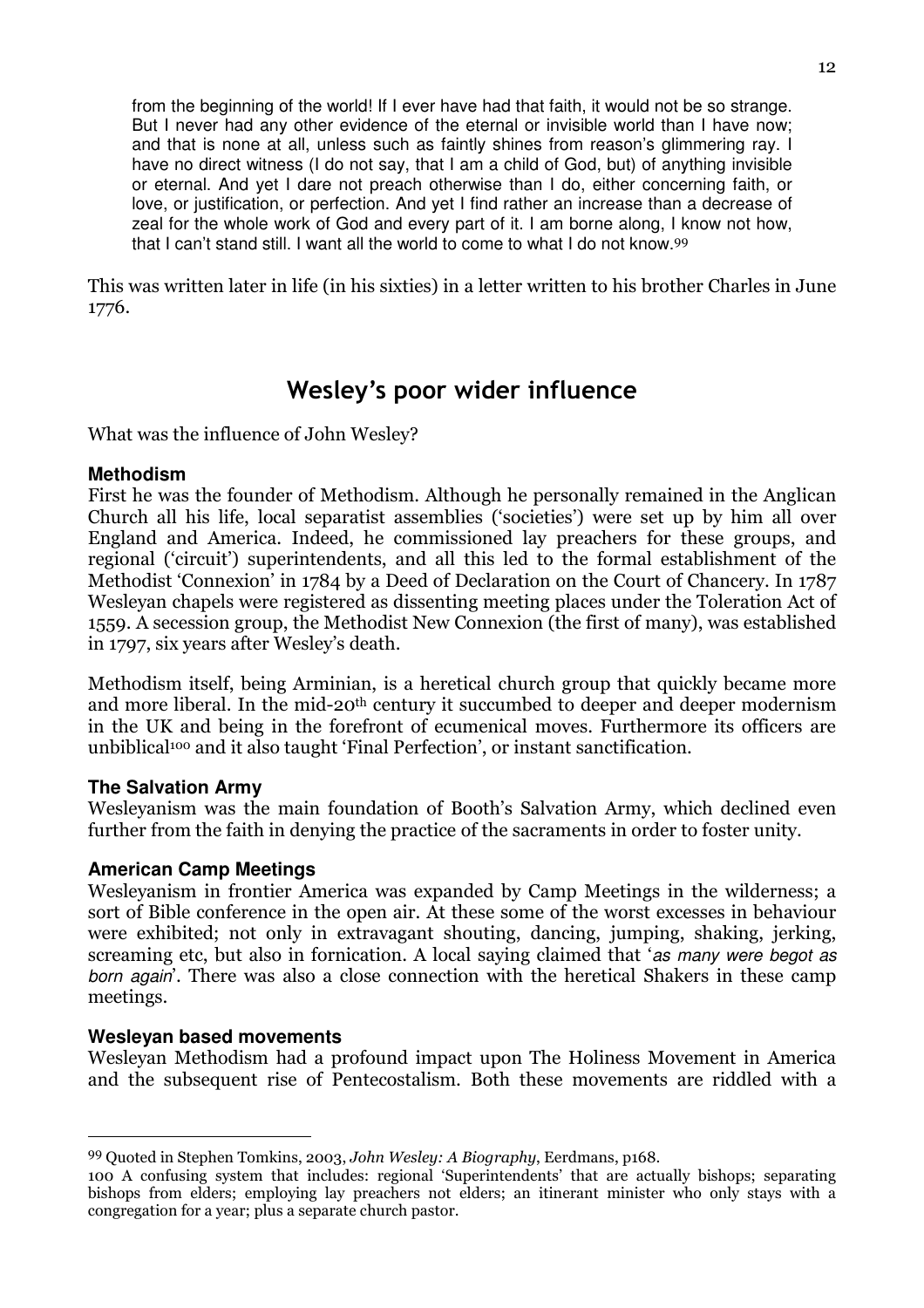multiplicity of errors that we cannot enter into here. The point is that it is accepted that Wesley is a key pioneer in the development of both rogue church movements.

#### **Open theism**

 $\overline{a}$ 

This was developed by Clark Pinnock and is a radical Wesleyan-Arminianism. This denies God's sovereignty and even his ability to know the future.

## Conclusion

If we had time we could list even more examples of false teaching because John Wesley was not afraid to openly shout his ideas, whatever the consequences. He was ready to fight dirty for them, even though they were clearly not found in the Bible. Indeed, his chief theological influences were mystics, both ancient (like Clement of Alexandria, 155-220) and more contemporary (like William Law or Thomas à Kempis.)

This strain of his character paralleled his theology, which was an emphasis upon man. Just as his doctrine centred upon the ability and sovereignty of man, so his character was resolutely set on self-affirmation; what he said was absolute and axiomatic, whether right or wrong. Wesley had deep convictions, but these were not Biblical. Thus he makes unequivocal statements that the Bible never says this or that, when any careful reader can find places where it does say this or that.

The modern popularity of Wesley tells us at least three things. The first is that Christians who support Wesley cannot read the Bible carefully since it is fairly simple to find that Scripture contradicts much of what he says. Secondly, it shows that most supporters of Wesley have not read his own words (in 14 volumes) but only the thoughts of biased hagiographers. Thirdly, it shows the modern fascination with pragmatics – 'if it works in practice then it is truth'. Wesley was a terrific organiser and a disciplined hard worker. Unlike some of his better contemporaries (such as Whitefield<sup>101</sup>) he carefully and methodically organised his followers in local groups with regional preachers and administrators. He also established many rules and regulations to deal with various issues. There was no shortage or direction from Wesley. Thus his people stood (until the 20th century)102 while large numbers of the followers of revivalist Calvinists fell away.

What is shocking, when you review Wesley's teaching, is that he taught such a large number of serious errors. Others have risen up, proclaiming certain erroneous doctrines, and have been cast out and vilified in short shrift. <sup>103</sup> Even Arminians have to accept that Wesley taught errors.<sup>104</sup> For some reason, largely because of his great church following and beloved Methodist hymn writing, Wesley's errors were downplayed and covered up. Many Wesley biographies say little or nothing about his false teaching or his serious character

<sup>&</sup>lt;sup>101</sup> Late in life Whitefield said that may of his hundreds of thousands of converts were 'a rope of sand' and he regretted that he had not been as good an organiser as his dubious friend John Wesley.

<sup>102</sup> This needs qualification. The people 'stood' in that a large body of Methodists continued until the mid-20th century in the UK, when it became much more liberal and numbers fell away (there are more in the US). However, this is not saying much as this standing was steeped in doctrinal error and ecclesiastical false practices.

<sup>103</sup> It is odd that fine Calvinists, like Toplady, who withstood Wesley in his day, have been largely forgotten by modern Calvinists while Wesley is lauded by the same.

<sup>104</sup> They will gloss over his Arminian affirmations but will baulk at his ecumenism, baptismal regeneration, pagan salvation, Mariolatry, perfectionism, forgery, plagiarism, belief in ghosts, prayers for the saints, acceptance of gambling and so on.